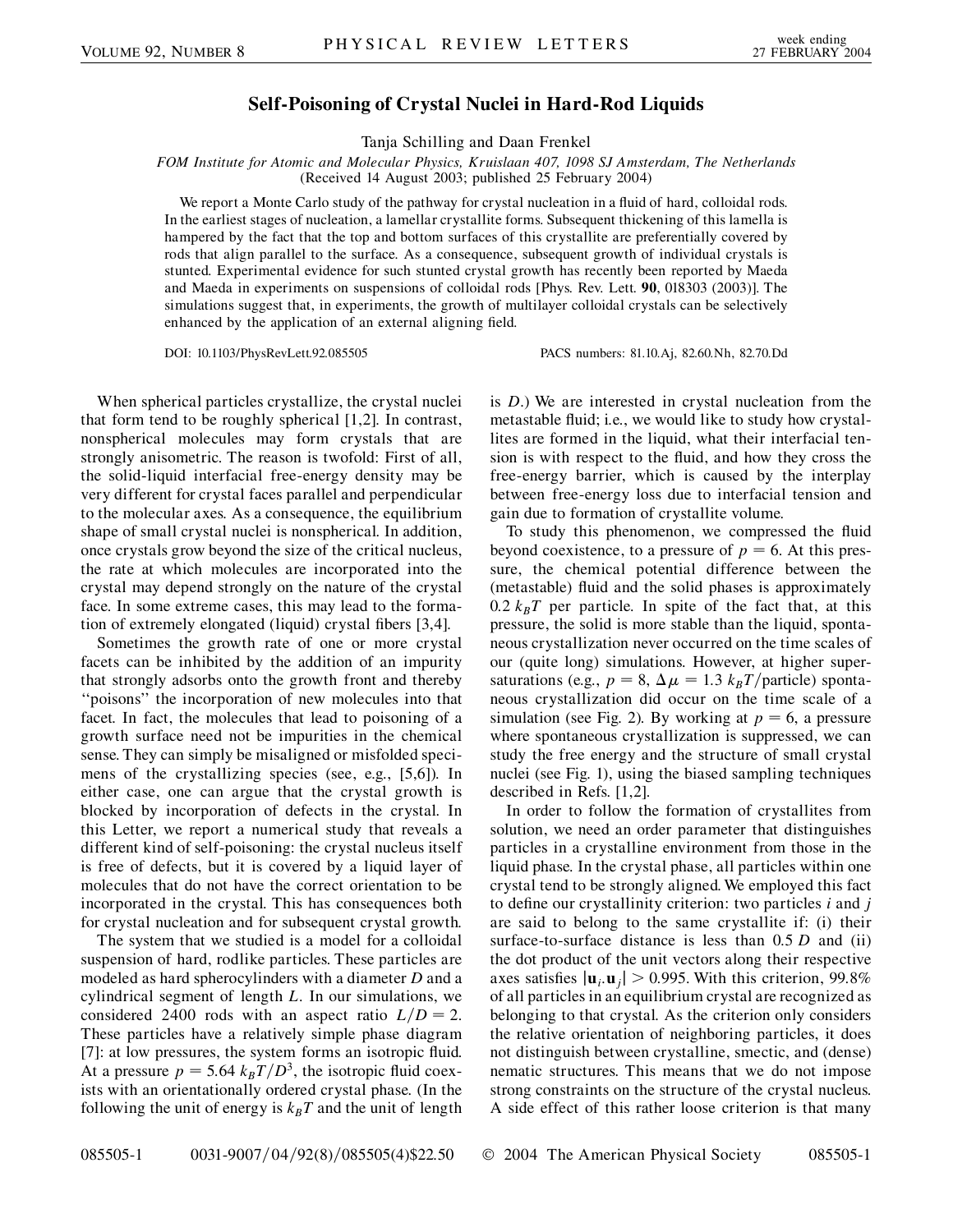

FIG. 1 (color online). A metastable liquid configuration at  $p = 6$ , containing a (subcritical) crystalline cluster (dark shading or red). Shading or color is used to distinguish between different orientations of the rods.

particles in the liquid are identified as belonging to small crystallites. However, we found that the number of rods in these crystallites was rarely larger than 2: about 5% of all particles belong to ''crystal'' dimers and less than one in a thousand belongs to a larger cluster. We never observed spontaneous fluctuations that resulted in crystalline clusters containing more than ten particles.

We denote the average number of clusters consisting of *n* particles by  $N_n$ . A good measure for the probability to find a cluster of size *n* is the ratio  $P(n) \equiv N_n/N$ , where *N* 



FIG. 2 (color online). When compressing an isotropic suspension of rods to a reduced pressure  $p = 8$ , crystallization is fast and the system becomes polycrystalline.

is the total number of particles in the system.We define an intensive free-energy barrier for the formation of a crystal nucleus of *n* particles as  $\Delta G(n) = -k_B T \ln P(n)$ . Only small clusters  $(n \leq 10)$  form in normal simulation. To probe  $P(n)$  for larger *n*, we use biased, multihistogram simulations (for details, see Ref. [2]).

When we perform such a multihistogram simulation, we find that we can grow large, ordered clusters. However, somewhat surprisingly, we find that most particles in the ordered cluster are located in a single hexagonally ordered layer. As we bias the cluster-size distribution towards larger crystallites, we observe no tendency to form crystallites that contain multiple layers. To be more precise: a few particles may order on top of the crystallite, but these embryonic new layers quickly dissolve again. All growth of the cluster concentrates on the edges, and the free energy of the cluster rises monotonically with size (see Fig. 3). In other words: the system never crossed a nucleation barrier beyond which crystallites would grow spontaneously.

Interestingly, a rough analysis of the data shown in Fig. 3 suggests that a flat crystallite is not the most stable one. If we assume that the crystallite is cylindrical, with a thickness  $h \equiv L + D$  and a radius *r*, then we can approximate the free energy of this cluster by

$$
\Delta G(r) = 2\pi rh\gamma_{\parallel} + \pi r^2 (2\gamma_{\perp} - h\rho_s|\Delta\mu|), \qquad (1)
$$

where  $\gamma_{\parallel}$  and  $\gamma_{\perp}$  are, respectively, the free-energy



FIG. 3. Size dependence of the free energy of a small crystal nucleus. For the low supersaturations that we studied,  $\Delta G$  for a single crystalline layer grows monotonically with cluster size. In order to nucleate a stable crystal, a multilayer nucleus must first form.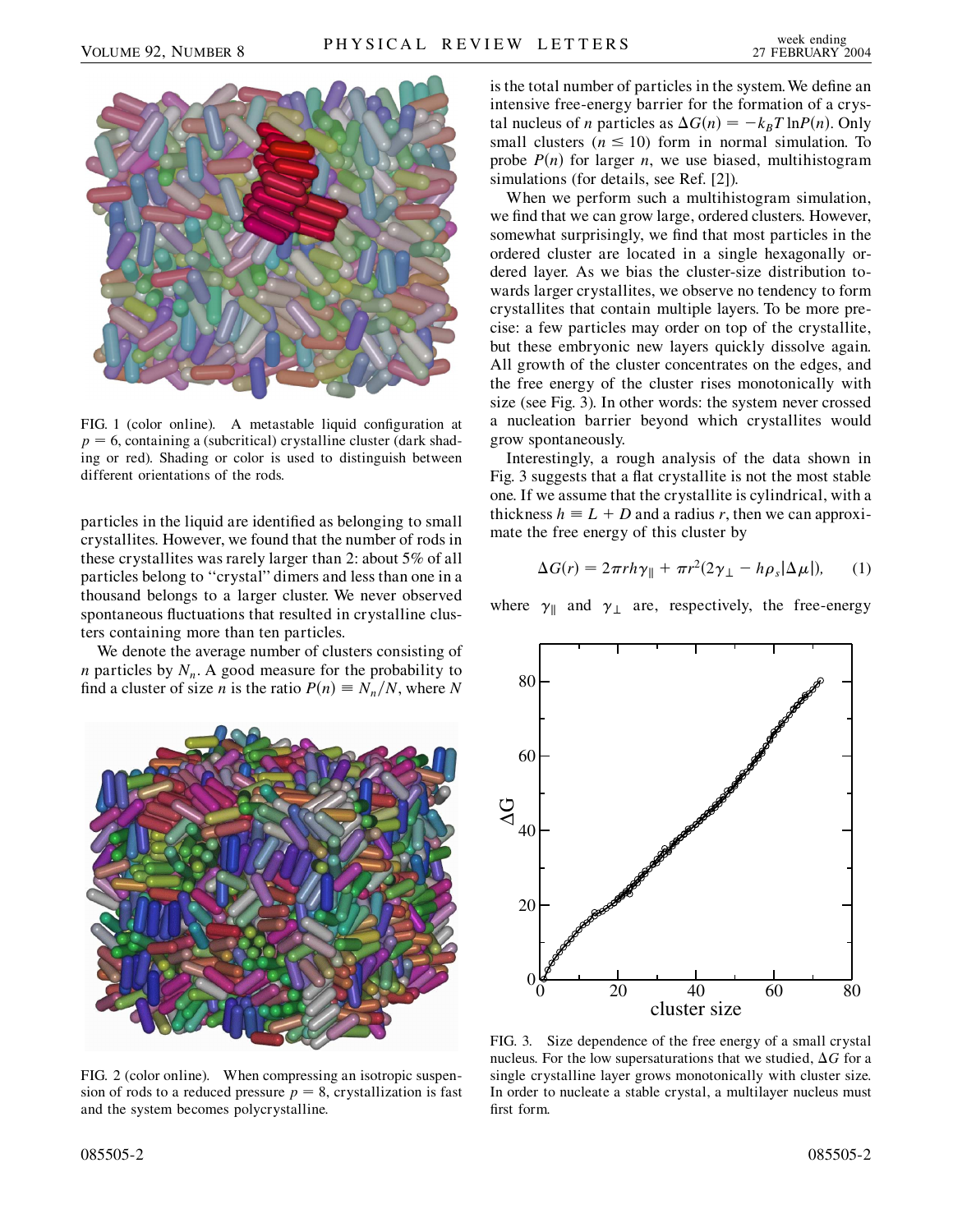densities of the side and of the top/bottom surfaces.  $\rho_s$  is the density of the crystalline phase.

It is hardly surprising that we see no evidence for a critical size beyond which lamellae grow spontaneously: in a lamellar crystal, both the bulk free energy and the (dominant) surface free-energy scale with the cross-sectional area. A lamella can only grow spontaneously when  $(2\gamma_{\perp} - \rho_s|\Delta\mu|)$  < 0. At the low supersaturation that we use ( $|\Delta \mu|$  = 0.2), this condition is not satisfied. In fact, a fit of Eq. (1) to the free-energy barrier in Fig. 3 yields  $\gamma_{\perp} = 0.6$ . Moreover, we find that  $\gamma_{\parallel} \ll \gamma_{\perp}$ . (In Fig. 3  $\Delta G$ is almost linear in cluster size. Therefore the contribution from  $\gamma_{\parallel}$  must be very small.) This is interesting, because in this case, we should expect multilayer clusters to be more stable than flat disks. The fact that, in our simulations, we observe the formation of disklike crystallites suggests that there are *kinetic* reasons that inhibit the formation of multilayer crystallites. The simplest assumption is that multilayer growth is difficult because every new layer has to nucleate on top of an existing layer [4]. To test this, we used the same biased Monte Carlo procedure to compute the free energy of a crystallite that forms on top of an ordered crystalline substrate. However, before we discuss these simulations, it is instructive first to look at the ordering in the liquid near the crystal surface.

Figure 4 shows the angular distribution of particles in the liquid close to the top surface (the surface perpendicular to the director field) and the side surface (the



FIG. 4. Angular distribution of liquid particles close to a surface of a hard-rod crystal.  $\theta_{\parallel}$  denotes the surface parallel to the director field ("side surface"),  $\theta_{\perp}$  the surface perpendicular to it ("top surface").

surface parallel to it) of a perfect crystal of hard spherocylinders. The peaks at  $|\cos\theta| = 1$  for the side surface and at  $\cos \theta = 0$  for the top surface indicate that a large fraction of the particles align parallel to the surface. In addition, for the top surface, the angular distribution also peaks for orientations perpendicular to the surface.

The preference of particles to lie flat on the crystal surface facilitates growth of the side surface, but it makes growth of the top/bottom surface difficult. Particles have to overcome a barrier of roughly 2 *kT*/particle in order to stand up on the surface and align with the director. In contrast, incorporation of particles on the side face of a crystal is relatively easy. Indeed, we find no inhibition of the lateral growth of spherocylinder crystals, even when the growth of additional layers is effectively suppressed.

The discussion above suggests that, in order to form a second crystal layer, an appreciable fraction of the particles on the top or bottom surface must spontaneously align parallel to the surface normal. The ''reaction'' path for second-layer formation would then be orientational alignment, followed by crystallization. To explore this possible route, we performed simulations where we introduced a second biasing parameter that facilitates the alignment of the particle orientation  $\vec{u}_i$  with the surface normal  $\vec{n}$ , for particles close to the (top or bottom) surface.

$$
S_{\text{liquid}} = \langle (\vec{n} \cdot \vec{u})^2 \rangle.
$$

Unlike the order parameter that we used to measure crystallinity, *S* increases continuously with alignment. In contrast, particles are counted as crystalline only if they are already well aligned. This implies that *S* is sensitive to the prealignment that is, presumably, a prerequisite for crystallization.

Indeed, we find that applying an orientational bias greatly facilitates the growth of a second crystal layer.

There is, however, another effect, that slows down the growth of a second layer. Figure 5 shows the free-energy barrier associated with the formation of a compact crystalline island on top of a lamellar substrate. In the same figure, we also show the free-energy cost associated with the addition of the same number of crystalline (i.e., wellaligned) particles,  $N_{\text{total}}$ , anywhere in the second layer. Clearly, the random distribution of crystalline particles in the second layer has a higher entropy than the arrangement in a single cluster. This means that if a small number of crystalline particles is added to a second layer, it is entropically favorable to distribute them randomly over the surface. Once their number exceeds a certain threshold (12 for the case plotted in Fig. 5), surface tension wins from positional entropy and they aggregate into a cluster. This aggregation is, itself, a nucleation event. It is therefore a slow process. Hence, second-layer growth is difficult for two reasons: it costs free energy to prealign the particles that are to be incorporated in the crystal, and